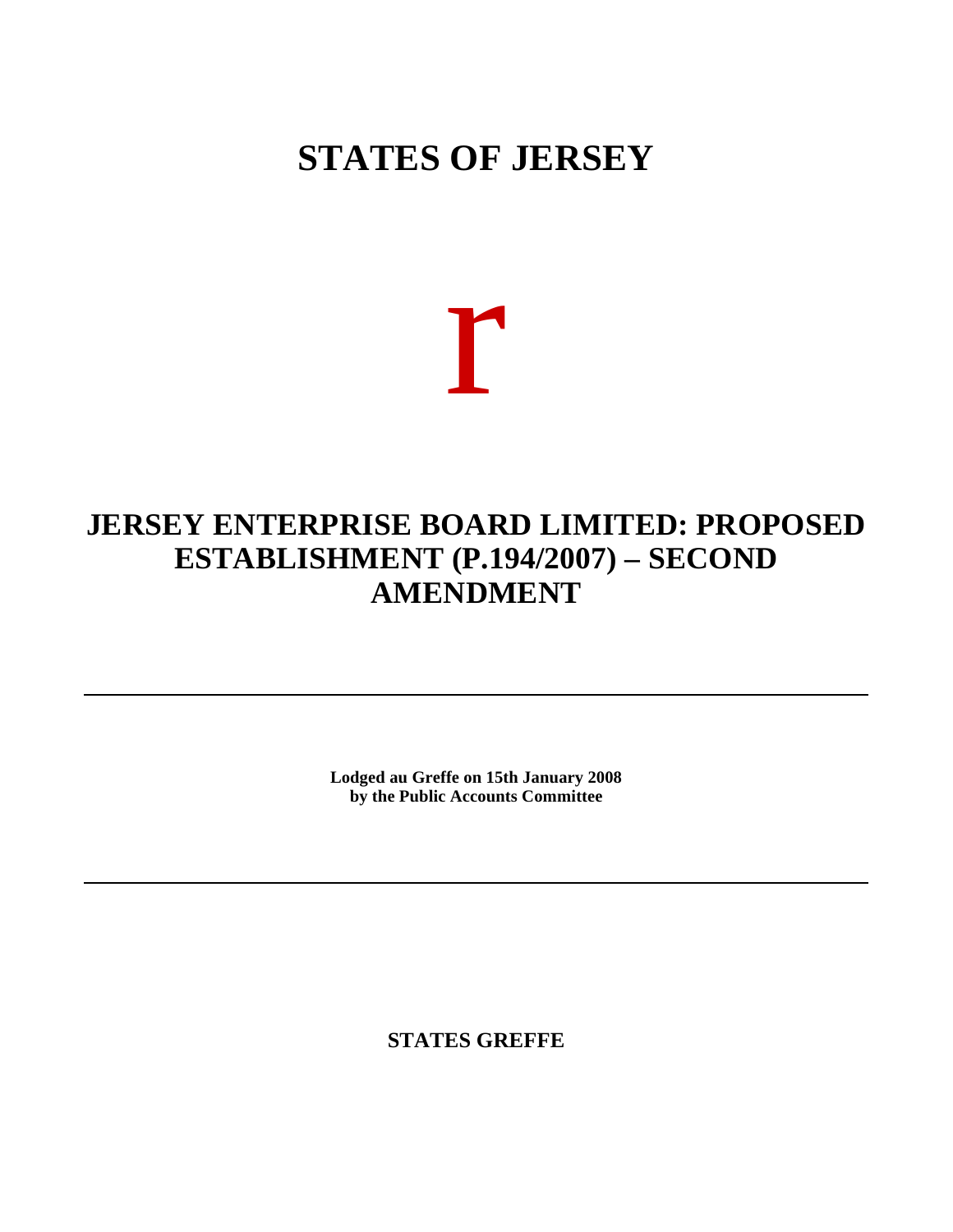#### JERSEY ENTERPRISE BOARD LIMITED: PROPOSED ESTABLISHMENT (P.194/2007) – SECOND AMENDMENT \_\_\_\_\_\_\_\_\_\_\_\_

*After paragraph (b) insert the following new paragraphs –*

- "(c) to agree that the Comptroller and Auditor General shall have the same powers in respect to the Jersey Enterprise Board and all its subsidiaries as if the Jersey Enterprise Board and its subsidiaries were a States Funded body, as defined in the Public Finances (Jersey) Law 2005, as amended;
- (d) to agree that the Comptroller and Auditor General shall examine and certify the accounts, and copies thereof together with the report of the Comptroller and Auditor General thereon shall be laid as soon as may be before the States;
- (e) to agree that any proposed changes in the Memorandum and Articles of Association of Jersey Enterprise Board shall be brought to the States for approval;".

#### PUBLIC ACCOUNTS COMMITTEE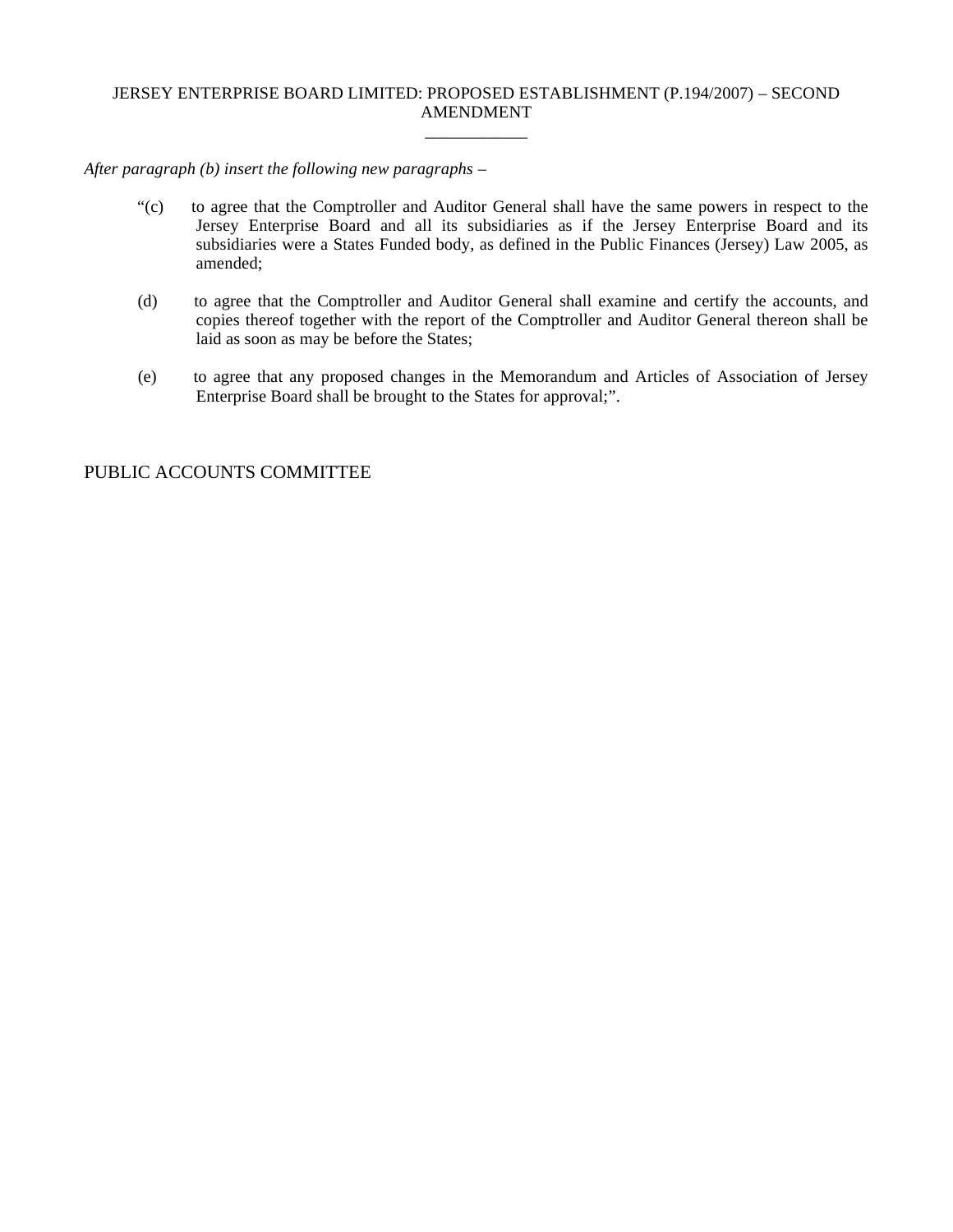#### **REPORT**

This proposition will effectively transfer States' Assets, of a significant value, out of the direct control of the States and into the ownership of the new company.

Although the sole shareholder will be the States, as represented by the Chief Minister and the Minister for Treasury and Resources, the company will be controlled by a Board on which the States Members will not be in the majority.

Whilst the Chief Minister may issue directions to the Directors, the Directors will have all the powers of a normal Board of Directors, including the powers outlined in paragraph 45 of the Memorandum and Articles of Association. This paragraph allows the Company to mortgage or charge its undertaking, property and uncalled capital or any part thereof, and to issue debentures and other securities, whether outright or as security for any debt, liability or obligation of the Company or of any third party. These are normal powers for a company. However this company will be receiving assets of an extremely high value which are the property of the Public of the Island.

It is understood that there will be occasions when commercial sensibilities will prevent complete transparency regarding the details of the activities of the company. It is also probable that if there are financial problems, then commercial partners will look to the States rather than to the company.

The argument might be made that this organisation should be treated as an "independently audited States body". The main organisations to which this applies are the Jersey Electricity Company and Jersey Water. These however, are constrained by the strict rules of the London Stock Exchange, as they are publicly quoted companies. The proposed company will not be listed.

Moreover, this particular activity is not one in which the States has professional experience. It follows that the States is reliant on the Board of Directors. Whilst the Public Accounts Committee has no doubts about the levels of probity which will be required in such an organisation, it is always advantageous to be able to call on an independent opinion.

The Public Accounts Committee considers that it would be prudent and entirely common sense that the company and its subsidiaries should come within the remit of the Comptroller and Auditor General. This would give assurance to the Public that there will be an independent oversight of the Jersey Enterprise Board (JEB) and its activities and would provide additional assurance to the Council of Ministers.

The first paragraph (c) of the amendment gives the Comptroller and Auditor General the powers to review JEB and its subsidiaries as specified in paragraph 3 of Article 46.

Paragraph (d) will require the Comptroller and Auditor General to oversee the audit, engaging the auditors and reporting on the audit to the States.

The third part, paragraph (e) of the amendment, ensures that there can be no change to the constitution of the company without referral to the States Assembly. Whilst the Public Accounts Committee has no doubts of the competence of a Chief Minister or a Minister for Treasury and Resources, this represents a commonsense check and balance in the operation of the company.